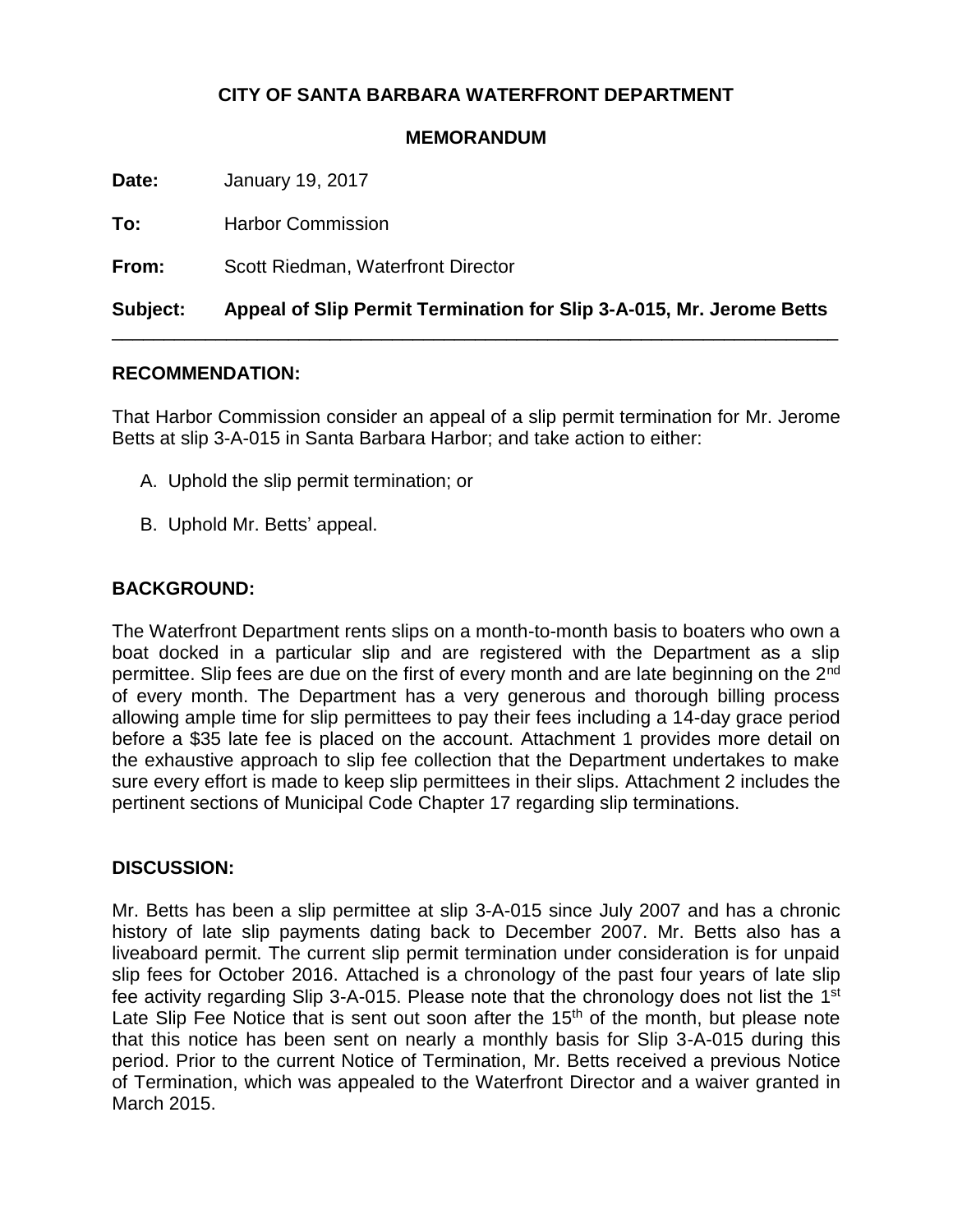It should be noted that although not required, Waterfront Department staff always makes an extra effort to call or make personal contact with slip permittees prior to sending out 30- and 45-day notices. Staff has been in contact with Mr. Betts including visits to his slip numerous times during this slip-termination process.

A slip permit termination for unpaid fees is an action the Department only rarely undertakes. Most late-slip-fee issues are resolved by Department staff and the slip permittee well in advance of a termination letter. The last termination for unpaid slip fees took place in January 2014 and before that, November 2007. Those terminations were appealed to the Harbor Commission and the Harbor Commission denied both appeals and upheld the terminations.

Based on the history of the late payments and prior termination notices received by the appellant, Waterfront staff recommends that the Harbor Commission uphold the termination of slip 3-A-015.

|  | Attachments: 1. Waterfront Department Slip Fee Billing Process |
|--|----------------------------------------------------------------|
|--|----------------------------------------------------------------|

- 2. Municipal Code Title 17 Section 17.20.005 I and J
- 3. Chronology of Late Slip Fee Activity for Slip 3-A-015

#### Prepared by: Brian Bosse, Waterfront Business Manager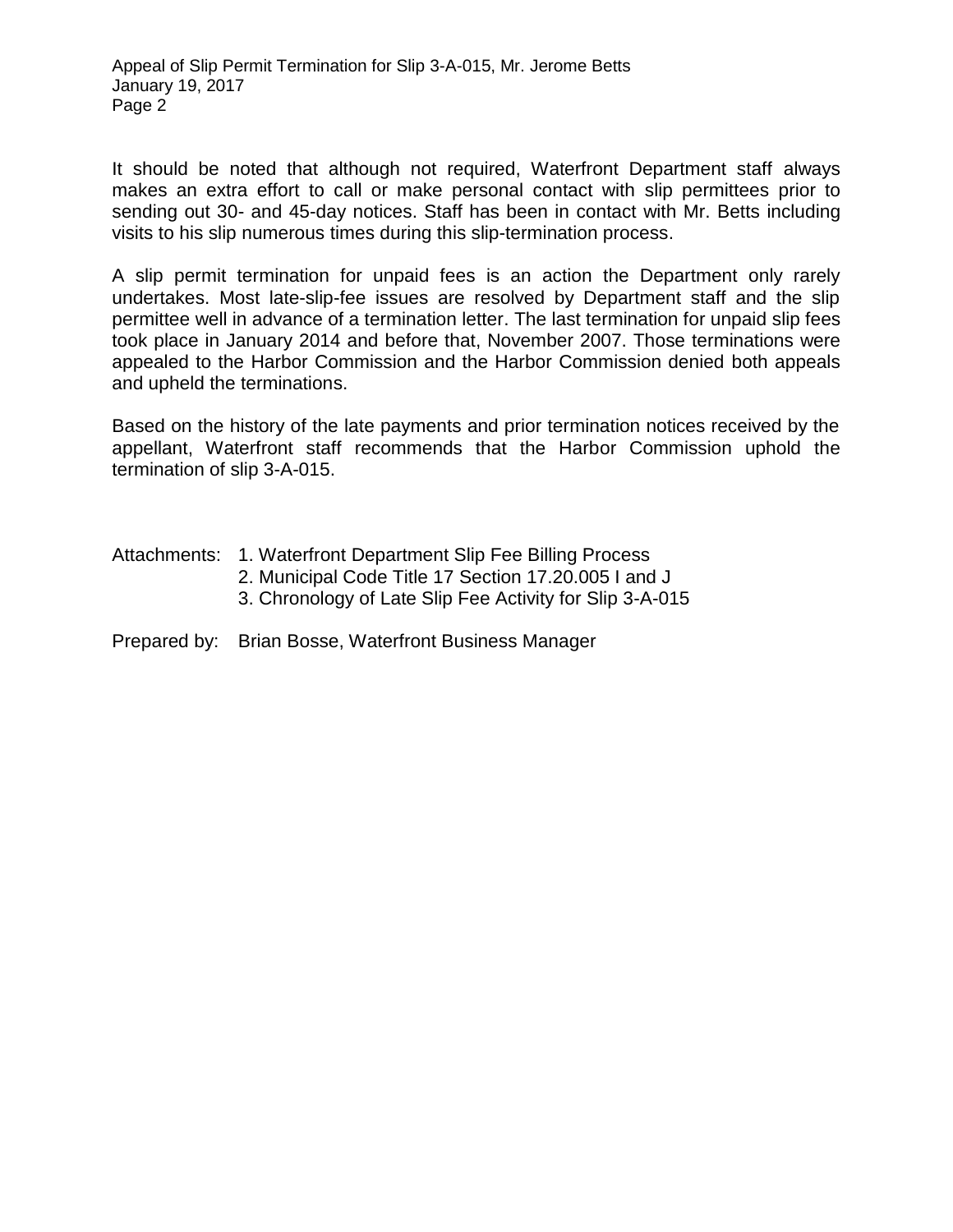Harbor Commission Meeting January 19, 2019 Report #9 Attachment #1

# **Waterfront Department Slip Fee Billing Process**

The slip fee billing process is as follows:

- Slip fees are due on the first of the month.
- $\bullet$  1<sup>st</sup> Late Slip Fee Notice: If slip fees have not been paid in full by the 15<sup>th</sup> of the month, the Department mails a reminder (via First Class U.S. Mail) to the slip permittee and a late fee of \$35.00 is assessed.
- 2<sup>nd</sup> Late Slip Fee Notice: If slip fees have not been paid in full by the end of that month (30 days past due) the Department mails a "30-Day letter" (via Certified Mail & U.S. First Class) to the slip permittee on the first day of the following month. This letter notifies the slip permittee that if payment is not received in full by the first of the following month (60 days past due) the slip permit will be terminated. The potential termination date is stated in this letter. This is referred to as a *30-Day Intent to Terminate Notice*.
- 3<sup>rd</sup> Late Slip Fee Notice: If slip fees has not been paid 45 days after they were initially due, the Department mails a 45-day letter (via Certified Mail & U.S. First Class) reminding the slip permittee that payment is due by the first of the upcoming month and if full payment is not received the slip permit will be terminated. This is referred to as the 2<sup>nd</sup> Notice of Intent to Terminate.
- Notice of Termination: If all due slip fees are not received by the first of the following month (now 60 days past due), the slip is officially terminated and a letter is sent (via Certified Mail & U.S. First Class) to the slip permittee, informing them of the decision. The slip permittee is provided 10 calendar days from the date of the decision to request a waiver of termination from the Waterfront Director, per 17.20.005 (J) of the Santa Barbara Municipal Code.
- Decision on Waiver Request Notice: If a waiver is requested, the Waterfront Director sends a letter (via Certified Mail & U.S. First Class) to the applicant explaining the Director's decision regarding that waiver request. If the Director waives the termination the slip permittee must pay all outstanding fees in full. If the Director does not waive the termination the slip permittee has 10 calendar days to appeal the decision to the Harbor Commission. The Harbor Commission can uphold the appeal or deny the slip permittee's appeal. The Harbor Commission's decision is final.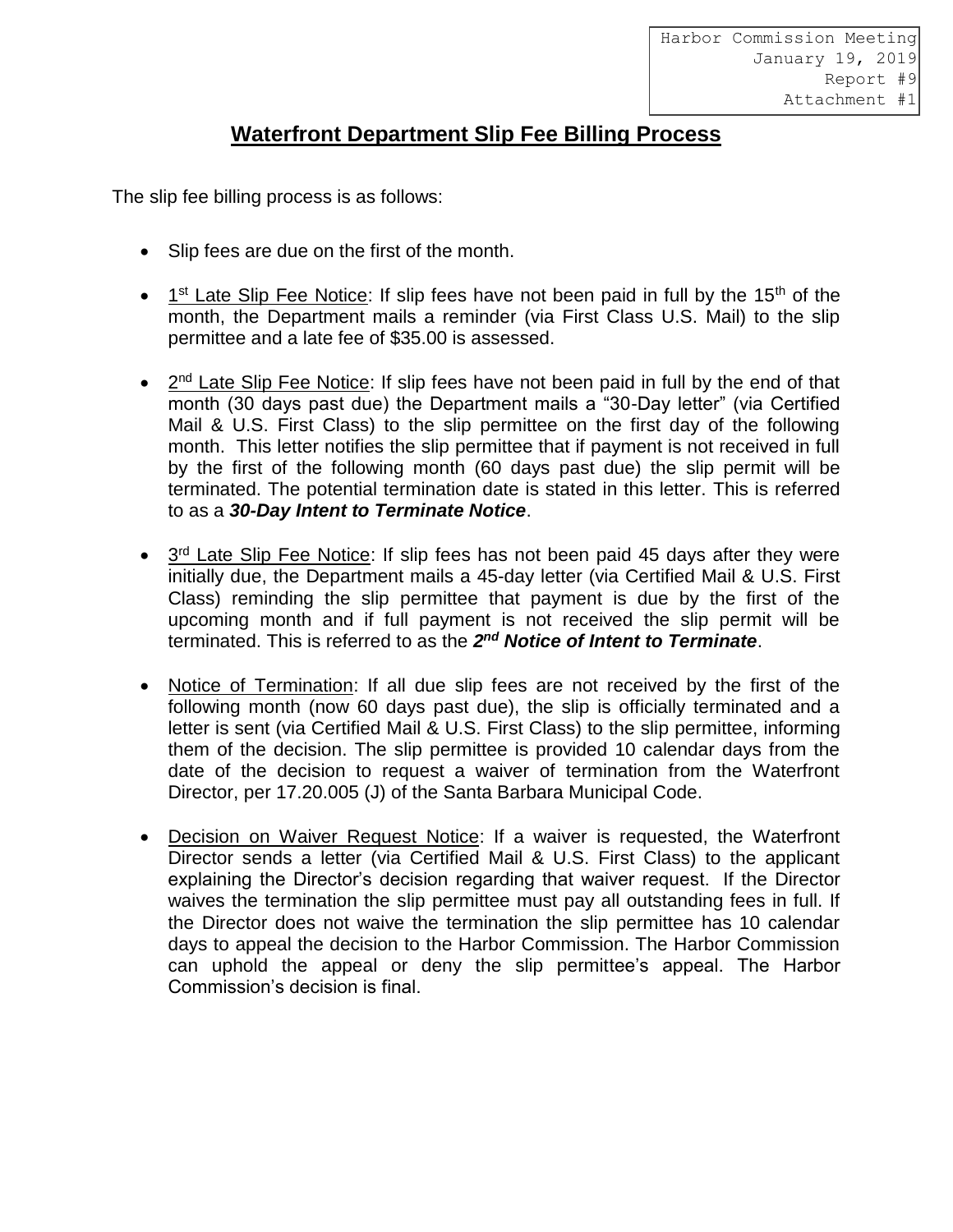**Santa Barbara Municipal Code - Section 17.20.005 I. and J.** Attachment #2Harbor Commission Meeting January 19, 2019 Report #9

## **I. WATERFRONT DIRECTOR TERMINATION OF SLIP PERMITS.**

The Waterfront Director may terminate a Slip Permit upon thirty days prior written notice of termination (except for the longer notice period provided in subsection 2 herein) to the slip permittee for any of the following reasons:

**1. Late Payment of Monthly Slip Fees.** Monthly Slip Fees are due and payable on the first day of the month with or without receipt of billing, and monthly Slip Fees are delinquent after the fifteenth day of the month. After the fifteenth day of the month, a late charge, in an amount established by resolution of the City Council, will be assessed and added to the Slip Fees which are delinquent. Failure to pay monthly Slip Fees, together with all accumulated late charges, may result in termination of the Slip Permit. Termination of a Slip Permit due to late payment of Slip Fees may also result in termination of a live-aboard permit that may have been issued to a slip permittee of the terminated Slip Permit.

**2. Death of a Sole Slip Permittee.** A Slip Permit shall terminate sixty (60) days after the date of death of a slip permittee under circumstances where the slip permittee has no surviving spouse, registered domestic partner or Slip Permit partners at the time of death.

**3. Failure to Meet Requirements for Commercial Fishing Earnings.** Failure of a person with a specially designated Commercial Fishing Slip Permit issued in accordance with Section 17.20.005.B herein to meet the requirements for commercial fishing earnings, as such earnings requirement is established by resolution of the City Council, may result in termination of the Commercial Fishing Slip Permit.

**4. Failure to Maintain Berthed Vessel in Operable Condition.** Failure of a slip permittee to continuously maintain a vessel berthed in a Slip in an Operable condition as required by Section 17.20.005.L herein may result in termination of the Slip Permit.

**5. Failure of Slip Permittee to Comply With Waterfront Department Rules**  and Regulations. A slip permittee's or slip permittee's guest, visitor or invitee's failure to comply with all applicable local, state and federal laws and all Waterfront Department Rules and Regulations may result in termination of the Slip Permit.

### **J. APPEAL.**

If the Waterfront Director terminates a Slip Permit, the slip permittee may request a waiver of the termination from the Waterfront Director. To request a waiver, the slip permittee must file a written waiver request setting forth the grounds upon which the waiver is requested with the Waterfront Director within ten (10) days of the date that the Slip Permit is terminated. If the Waterfront Director denies the waiver, the slip permittee may appeal the Waterfront Director's decision to the Harbor Commission. The appeal shall be filed in writing with the City Clerk within ten (10) days of the date of the Waterfront Director's decision. The Harbor Commission's decision on the appeal shall be final. If no waiver request is filed, the slip permittee may appeal the Waterfront Director's decision to terminate the Slip Permit to the Harbor Commission. The slip permittee must file a written appeal setting forth the grounds upon which the appeal is based with the City Clerk within ten (10) days of the date that the Slip Permit is terminated. The Harbor Commission's decision on the appeal shall be final.